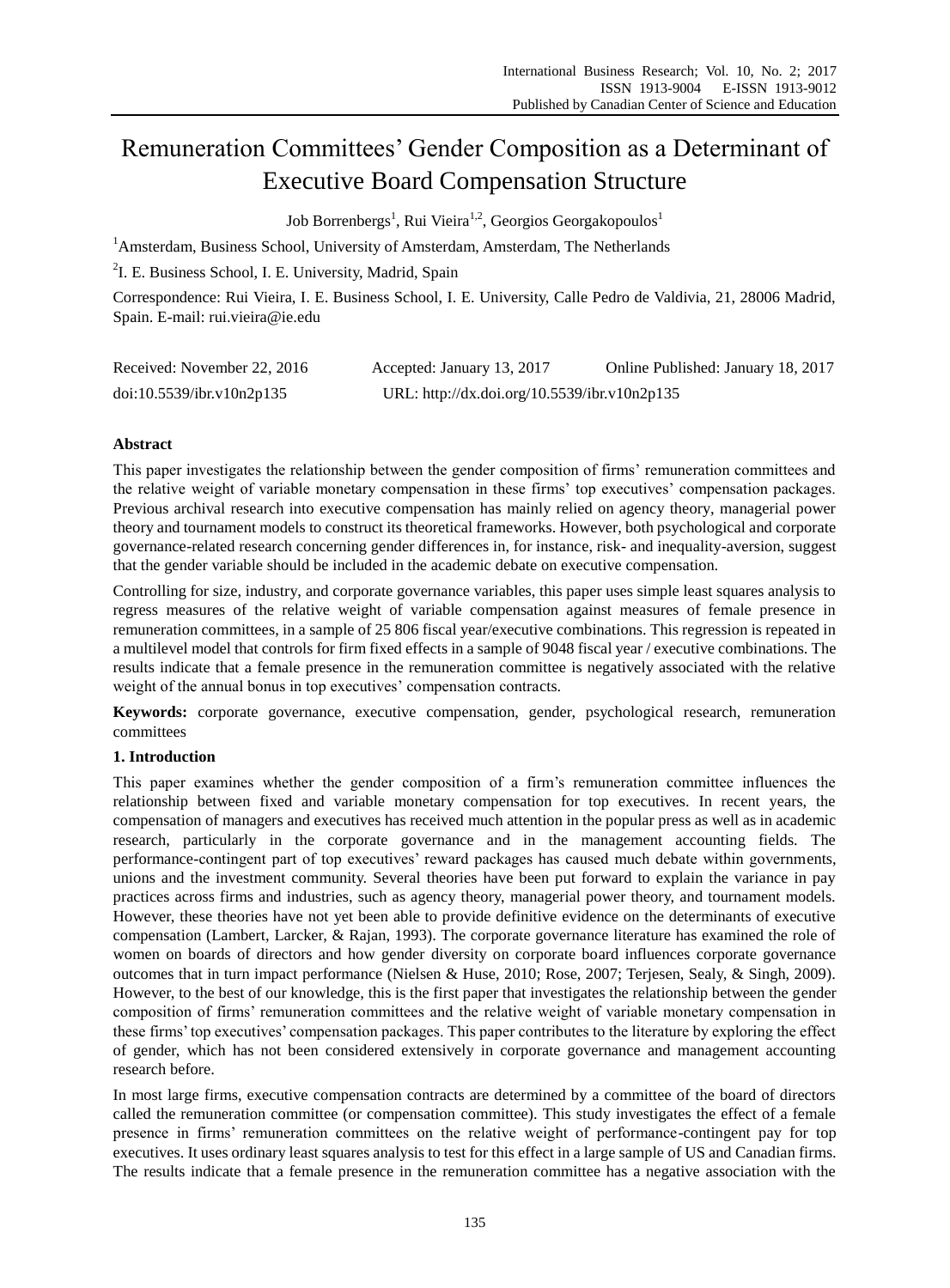relative weight of the annual bonus. The remainder of this paper is organized as follows: the next section contains a literature review; section three develops the hypothesis; the data and sample selection are discussed in section four; section five explains the empirical methodology; and section six presents and discusses the empirical results.

# **2. Rewards Management**

For enterprises in which ownership and management are separated, the problem of determining appropriate rewards for managers has long been recognized. In the words of Adam Smith (1904: 30):

'[T]he wages of labour are everywhere understood to be, what they usually are, when the labourer is one person, and the owner of the stock which employs him another.

What are the common wages of labour, depends everywhere upon the contract usually made between those two parties, whose interests are by no means the same'.

In more recent times, the debate on incentives for corporate managers has been dominated by agency theory, which deals with the design of reward systems as a way to align the interest of managers with those of owners (Jensen & Meckling, 1976).

In a basic agency relationship, a principal (owner) employs an agent (manager) to perform actions that provide pay-offs for the principal. These actions are generally assumed to be unobservable to the principle. In order to motivate the agent to perform the actions that optimize the principle's utility, the principle designs a contract that makes the agent's compensation dependent on observable performance-related outcomes. Holström (1979) shows that any measure of performance that reveals information about the agent's effort level should be included in this compensation contract. However, no set of performance measures will be perfectly correlated with the agent's effort, because uncontrollable environmental effects will always influence the outcomes to a certain extent. Therefore, performance-contingent compensation contracts shift risk from the principal to the risk-averse agent, who will demand to be paid a risk-premium.

Adopting an agency theory perspective, Lazear (1998) constructs a model to determine the optimal compensation contract between a principal and an agent. In this model, the contract that would create the highest value for both sides is one in which the agent pays the principal a fixed amount of money to be allowed to perform the job, after which the agent holds the full residual claim on the company's profits.

Agency models of compensation have been subjected to intensive empirical testing. For instance, Jensen and Murphy (1990) demonstrate that the link between pay and performance in US firms is very weak. Similar results had been found before, and have been found since (e.g. Taussig & Baker, 1925; Tosi, Werner, Katz, & Gomez-Mejia, 2000). Numerous arguments have been put forward to explain the absence of a direct empirical relationship between firm performance and executive compensation in general. For instance, the desirability of linking pay to performance depends on factors like the agent's level of risk-aversion, the clarity and directness of the relationship between effort and performance results, and the monitoring mechanism (Gomez-Mejia & Wiseman, 1997). Research from an analogous perspective has focused on how the relative weight of incentive pay varies with relevant parameters – for instance risk, in the form of performance measurement noise (e.g. Aggarwal & Samwick, 1999; Ittner, Larcker, & Rajan, 1997). However, empirical evidence does not clearly indicate that compensation contracts are designed to optimally trade off risk against incentive models like Lazear's (Prendergast, 1999).

Some authors propose to combine the insights of agency theory with other theoretical perspectives (Eisenhardt, 1989). For instance, the managerial power approach investigates the influence that top executives can exert over the corporate board members who determine their compensation package. Focusing on the behaviour of remuneration committees, Daily, Johnson, Ellstrand, and Dalton (1998) investigate whether the presence of committee members who are affiliated with the incumbent CEO or who have been appointed during the tenure of the incumbent CEO (i.e. 'interdependent' directors) is related to the structure of CEO compensation. Directors are labelled 'affiliated' if they are also managers of the firm or have other personal or professional relations with the CEO. These authors find no support for a relationship between the structure of CEO compensation and the presence of affiliated or interdependent committee members. Conversely, the results of Newman and Mozes (1999) do indicate that the presence of CEO-affiliates in the remuneration committee biases CEO compensation at the expense of the share-holders.

Another theoretical perspective has been proposed by Rosen (1986). He views the working of organizational hierarchies as a sequential elimination tournament in which employees compete with each other to move to the next stage. That is, high performing employees are promoted to higher managerial levels on the basis of their performance relative to other employees. Because the chance of being promoted for any individual employee is small, and they are assumed to be effort-averse, the benefits of being promoted must be substantial in order to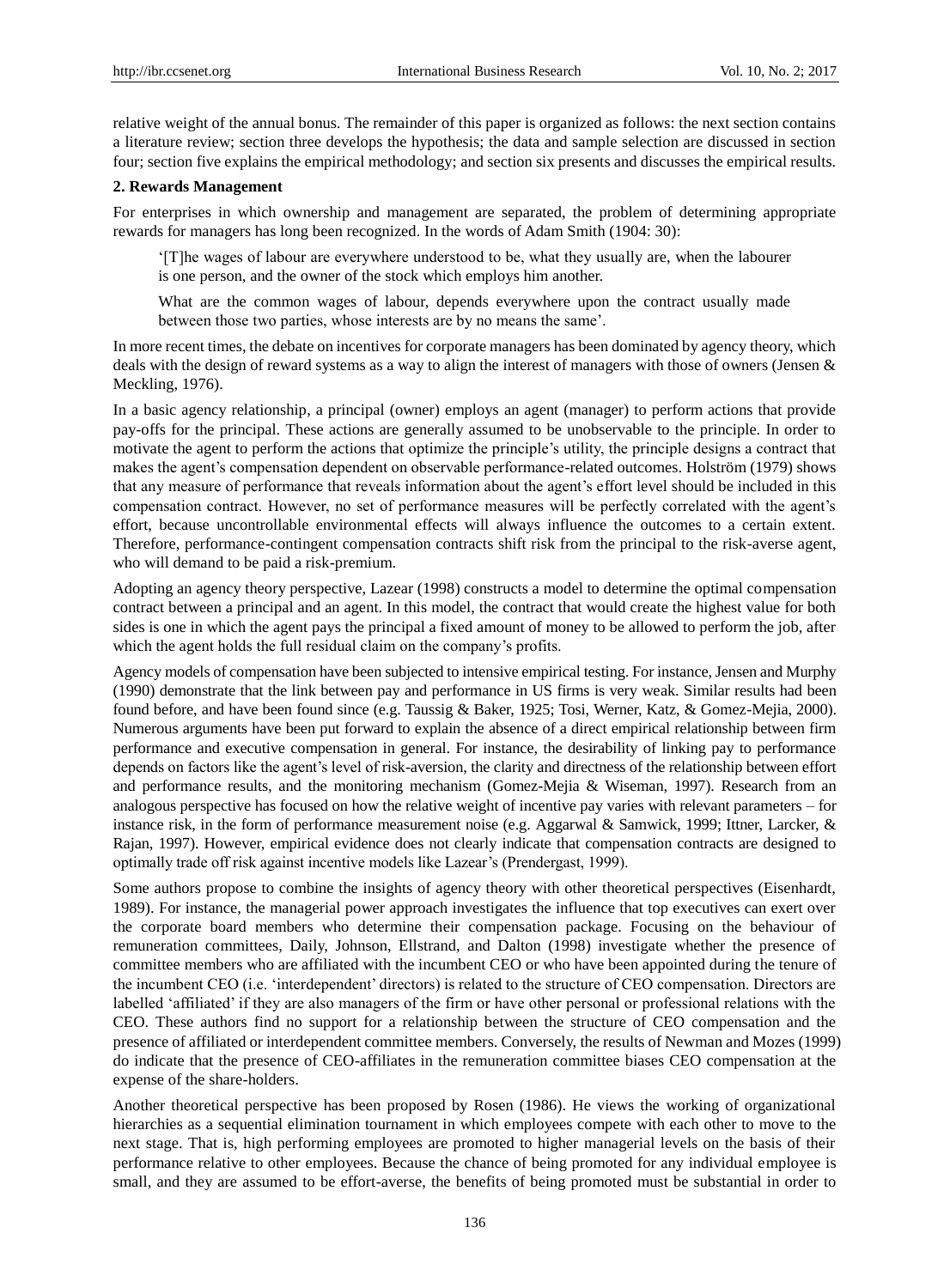motivate employees to exert effort and compete in the tournament. In other words: employees make a trade-off between the cost of effort and the benefits of being promoted and being able to compete in the higher stages. These benefits include the potential to earn the rewards that belong to all higher organizational levels for which the employee can still compete. However, as the employee moves further up the hierarchy, the value of these potential benefits decreases because there are fewer future levels for which he or she can compete. To compensate for this decreasing value, firms should offer higher rewards at each subsequent hierarchical level. This argument is particularly important at the final round of the tournament, because the employees competing in this round have no future stages in their career horizons. This implies that the difference in compensation between winning and losing the final round should be greater than in previous rounds. In other words: the CEO should earn substantially more than his or her direct subordinates.

Lambert et al. (1993) evaluate the ability for agency, managerial power and tournament theories to explain the variance in manager's compensation. Using a major consulting firm's confidential survey data on compensation for four distinct organizational levels, they find that the use of performance-contingent compensation can best be explained by a combination of these three theories. In this study, the mean incremental explanatory power is 5.80% for the tournament model, 6.76% for the managerial power model and 0.71% for the agency model. Thus, although Lambert et al. (1993) provide an important contribution to the literature on organizational incentives, their paper still fails to explain a substantial part of the variance in compensation practices.

In reaction to the continuing failure to find definitive evidence on the determinants of top executive pay, some scholars have suggested that research in this area leans too heavily on archival data (Tosi et al., 2000). Following this argument, several authors have attempted to look inside the 'black box' of the executive remuneration process, by using a more qualitative research approach to study the behaviour and dynamics of remuneration committees (e.g. Main, Jackson, Pymm, & Wright, 2008). However, it is not evident that the possibilities of using archival data to study the determinants of executive board compensation have been exhausted. For instance, Young and Buchholtz (2002) use demographic variables to explain the variance in CEO compensation. These authors find a relationship between the extent to which CEO pay is tied to performance, and the demographic dissimilarity between the CEO and members of the remuneration committee.

The gender composition of remuneration committees may also have an effect on the executive board compensation package. The effects of gender-differences have received little attention in management accounting and corporate governance research, therefore more research in this field is advocated (Terjesen et al., 2009). As will be argued below, the variable 'gender' should not be omitted from research into organizational practices. Given the considerable body of theoretical and empirical work on gender in organizations, an investigation of the possible effects of this variable on management accounting practices could contribute to the debate outlined above.

# **3. Hypotheses**

In business studies, research that focuses on gender can be divided into two (intertwining) streams: either it takes a critical, feminist approach – attempting, for instance, to 'deconstruct' accepted values in organizations in order to uncover hidden mechanisms of gender-discrimination (Mills & Simmons, 1995); or it uses gender simply as an independent demographic variable to explain variations in organizational behaviour (for instance: gender is the most widely studied demographic variable in business ethics research: Robin and Babin, 1997). As far as we are aware, the latter approach has not firmly established itself in the management accounting academic tradition (respectively: Baxter & Chua, 2003; Luft & Shields, 2003). The critical approach to gender in management accounting has received attention in special issues of *Accounting, Organizations and Society* (1987: 1), and Accounting, Auditing and Accountability Journal (1992: 3 and 2008:4). In the absence of a clearly defined body of related management accounting literature and corporate governance on which to build, this study has a somewhat exploratory nature. Building on gender-related literature in other academic disciplines, two conflicting views on the possible effects of the gender composition of remuneration committees on top executive compensation are identified.

The first of these views relates to agency theory by considering the aspect of risk-aversion. In an overview of experimental research on gender differences in economic preferences, Croson and Gneezy (2009) find that risk-preference has been shown to differ between women and men, with women being more risk-averse than men. A major explanatory factor for this difference is the affective reaction to risk. Men and women differ in their emotional reaction to uncertain situations. Because emotions affect the evaluation of outcomes as well as the evaluation of probabilities, different emotional reactions result in differences in risk taking. Also, men have generally been found to be more confident than women. Men may therefore have a different perception of the probability distribution underlying a given risk. Finally, men tend to view risky situations as challenges, as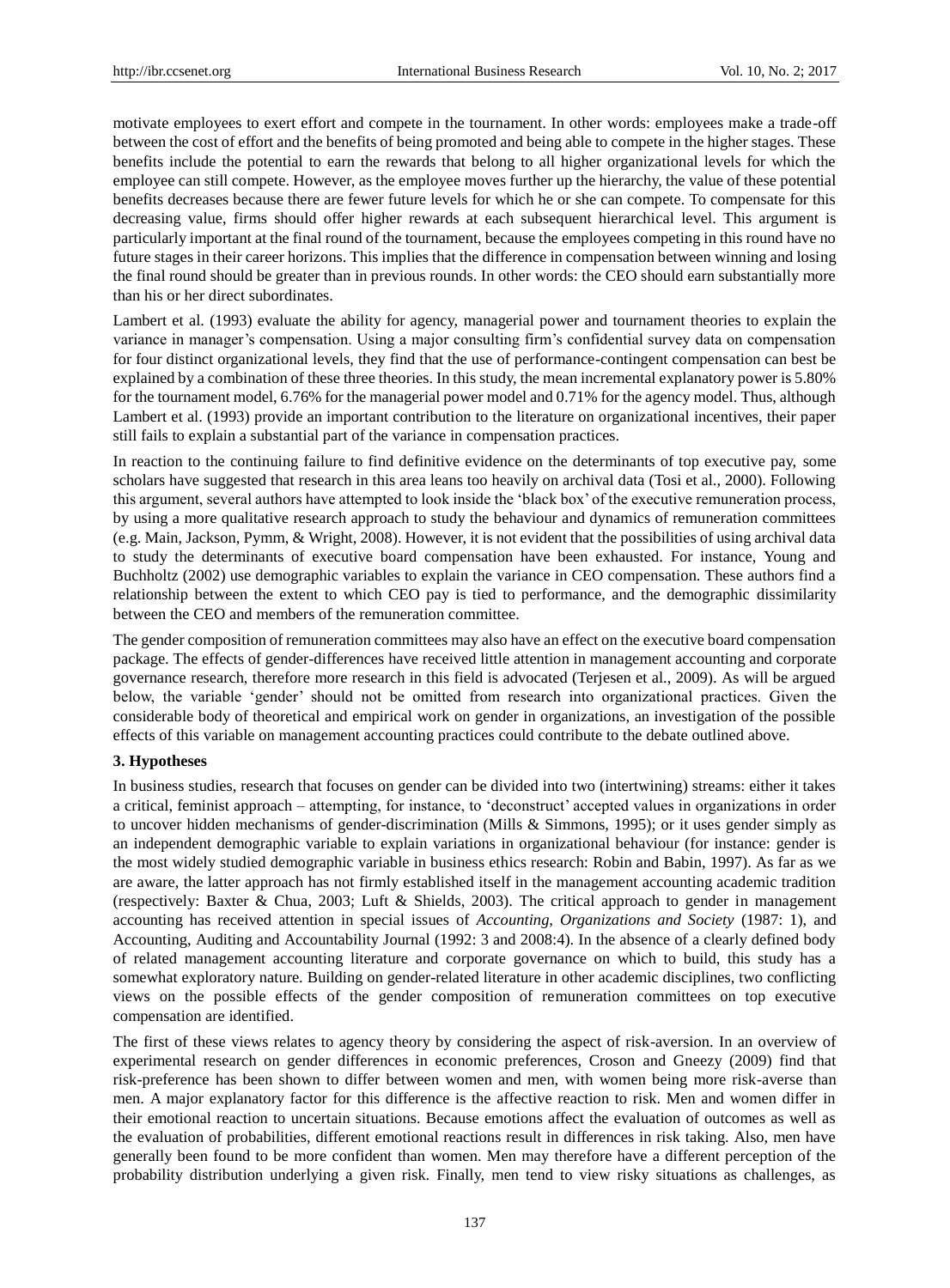opposed to threats, which lead to increased risk tolerance (Croson & Gneezy, 2009).

Directly relating to incentive pay, Dohmen and Falk (2011) find that variable pay-schemes attract men more than women. Next to these experimental findings, several archival studies indicate that female executives receive a larger portion of their total compensation in the form of salary, as opposed to incentive pay (e.g. Albanesi  $\&$ Olivetti, 2006; Chauvin & Ash, 1994).

Also, social scientists have investigated gender differences in leadership styles. In a meta-analysis of academic research in this area, Eagly and Johnson (1990) find that women tend to adopt a more democratic and participative management style. Female managers display more skilful interpersonal behaviour in terms of understanding others' feelings and intentions, and allow for more collaborative decision-making in order to overcome an attitudinal bias against female leaders. The Croson and Gneezy (2009) study cited above also suggests that women are more inequality averse in dictator games (i.e. games in which a participant has to divide a certain amount of money between herself and another participant.) The authors argue that this result is due to women's stronger sensitivity to the decision-making context. For instance, they find that women's decisions in dictator games are sensitive to the gender and home state of their counterpart while men's are not.

In addition, Bell (2005) indicates that although there is an unexplained gender gap in the compensation-levels of top executives (i.e. women earn less than men), this gap is smaller in firms that are led by women.

Taking into account the higher risk-aversion of women, their personal preference for salary as opposed to bonuses, the tendency of female CEOs to reduce the pay gap for their employees, and the democratic, participative female management style, one could argue that women in remuneration committees may exhibit a tendency to limit the proportion of incentive pay in the compensation contracts for their firms' top executives. Importantly, findings of gender differences in inequality-aversion may suggest that female directors in remuneration committees may tend to reduce inequality in executive compensation. In other words: a female presence in the remuneration committee may be negatively related to the relative weight of performance-contingent compensation in executive compensation packages.

Interestingly, demography-related literature in the field of corporate governance may suggest a contrasting expectation. The Young and Buchholtz's study cited above is based on the idea that individuals make more favourable decisions about other individuals who are demographically similar to themselves. Assuming CEOs are both risk averse and predominantly male, a female presence in the remuneration committee could be expected to result in a compensation package that is (according to agency theory) less favourable for the CEO, or in other words: more tied up with performance.

Recently, it has also been suggested that more demographically diverse boards (i.e. boards that include women) are better in monitoring management. It seems that more diverse boards are more likely to hold management directly accountable for firm performance. For instance, Adams and Ferreira (2009) find that CEO turnover is more sensitive to stock price development in firms with relatively more women on the board. Their study follows up on the results of Carter, Simkins, and Simpson (2003), who find that board diversity has a positive relationship with financial performance for *Fortune* 1000 firms. The authors partly explain these results by arguing that board diversity leads to greater board independence – and therefore to better corporate governance. Again, agency theory suggests that better corporate governance should imply a greater emphasis on pay for performance in top executives' compensation packages. This line of reasoning implies that the presence of female remuneration committee members may have a positive impact on the relative weight of performance-related pay in executive board members' compensation packages.

In the absence of well-developed theory on gender in management accounting, this study is of an exploratory nature. For this reason, it makes use of non-directional tests for the effect of the gender composition of remuneration committees on the relationship between fixed and variable monetary compensation for top executives. The null-hypothesis is formulated as follows:

H0: The presence of female remuneration committee members has no effect on the relative weight of performance-related pay in executive board members' compensation packages.

## **4. Sample and Sources of Data**

To investigate the effect of a female presence in remuneration committees on the relative weight of variable compensation in executive board members' compensation packages, our analysis focuses on publicly traded US and Canadian firms. For these firms, executive compensation and accounting data for 2001 through 2006 were collected from the COMPUSTAT database. The reason we examined the 2001-2006 period is to isolate any effects from the financial crises that took hold in North America in 2007.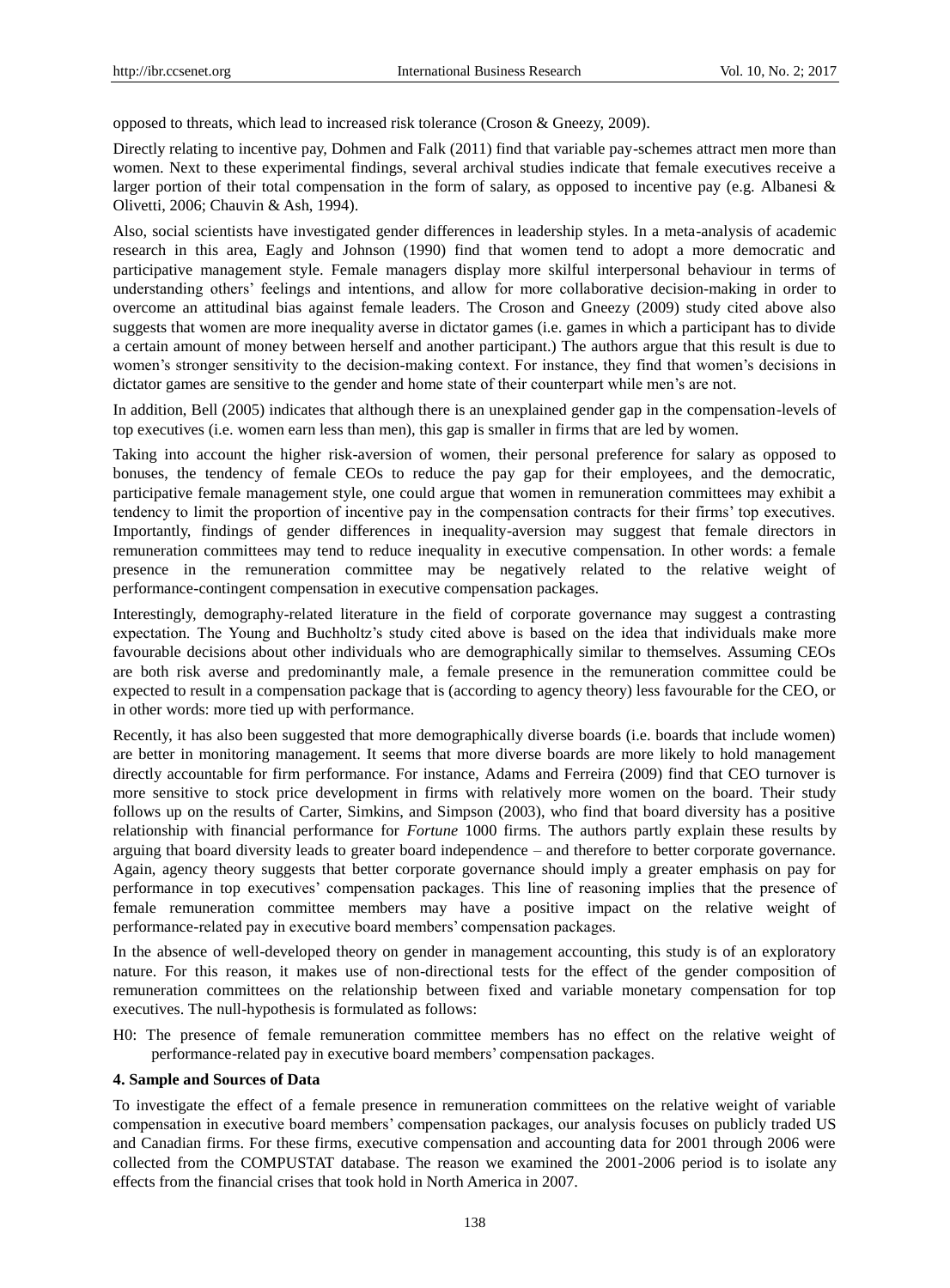In addition, data on remuneration committee characteristics for the firms in the sample were taken from the RiskMetrics Directors Legacy database. For each fiscal year the data on individual executives were matched with, on the one hand, data concerning the remuneration committee that determined the individual executive's compensation package in that year, and on the other hand, data on the firm's size and performance in that year. Twenty-one directors who received practically all of their compensation in the form of an annual bonus or stock options were regarded as outliers and excluded from the sample. This process leaves 25 806 fiscal year/executive combinations with a complete set of data items. Table 1 provides descriptive statistics for the firms and remuneration committees in the sample. For this table, the fiscal year/executive combinations have been aggregated into firm-years.

Table 1. Descriptive Statistics for Firm Years

| Variable                                                                                                      | N    | Mean   | Standard deviation |
|---------------------------------------------------------------------------------------------------------------|------|--------|--------------------|
| Total revenue of the firm (\$ million)                                                                        | 4894 | 6933   | 18 3 5 1           |
| Return On Assets of the firm (percentage)                                                                     | 4894 | 0.137  | 0.044              |
| Number of remuneration committee members                                                                      | 4894 | 3.809  | 1.039              |
| Number of female remuneration committee members                                                               | 4894 | 0.469  | 0.629              |
| Dummy 'independence of remuneration committee'<br>$(1 = \text{completely independent}, 0 = \text{otherwise})$ | 4894 | 0.773  | 0.419              |
| Mean age of remuneration committee.                                                                           | 4894 | 61.236 | 4.988              |

The average size (total revenue) of the firms in the sample is \$6.93 billion. The average return on assets is 13.7%. Remuneration committees have on average 3.81 members, of whom on average 0.47 are female. 77.3% of remuneration committees are classified as completely independent. The mean age of the remuneration committee is 61.24 years on average.

Table 2 provides descriptive statistics for the fiscal year / executive combinations. The average executive manager receives \$450 010 in salary and \$477 320 in cash bonus annually. Other variable compensation, in the form of restricted stock grants, long-term incentive plan compensation and the fair value of option awards, amounts to \$1 815 059 for the average executive. 6.5% of executives are female.

Table 2. Descriptive Statistics for Fiscal Year / Executive Combinations

| Variable                                                                                       | N      | Mean      | Standard deviation |
|------------------------------------------------------------------------------------------------|--------|-----------|--------------------|
| Salary $($ )                                                                                   | 25 806 | 450 010   | 279 366            |
| Annual bonus (\$)                                                                              | 25 806 | 477 320   | 1 084 190          |
| Other variable compensation (option awards, stock grants and<br>long-term incentive plans; \$) | 25 806 | 1 815 059 | 3 741 002          |
| Dummy 'executive's gender' $(1 = \text{female}, 0 = \text{male})$                              | 25 806 | 0.065     | 0.246              |

Table 3 provides a breakdown of the percentage of women in remuneration committees per industry. For almost all industries, the percentage of women in remuneration committees is at most 24% in the vast majority of firm years. Remuneration committees with a percentage of females between 25-49% are generally reported in about 20-30% of firm-years across all industries. Remuneration committees with a percentage of females of more than 50% are reported in less than 5% of firm-years across all industries. The only exception to this rule seems to be the wholesale and retail trade industry (one-digit  $SIC = 5$ ), where slightly higher percentages of females in remuneration committees occur.

Table 3. Industry Breakdown of the Percentage of Females in the Remuneration Committee per Firm per Year

|            |                                                 | Percentage of women in the remuneration committee |            |            |            |            |  |
|------------|-------------------------------------------------|---------------------------------------------------|------------|------------|------------|------------|--|
|            |                                                 | $0-24%$                                           | 25-49%     | 50-74%     | 75-99%     | 100%       |  |
| 1-digit    | Industry description                            | # of                                              | $#$ of     | $#$ of     | # of       | $#$ of     |  |
| <b>SIC</b> |                                                 | firm-years                                        | firm-years | firm-years | firm-years | firm-years |  |
|            | Mining and construction                         | 220                                               | 58         |            |            |            |  |
|            | apparel,<br>Food,<br>and<br>paper<br>chemical   | 570                                               | 283        | 34         |            | 2          |  |
|            | Rubber, leather, stone, metal<br>and electronic | 953                                               | 336        | 11         | 0          |            |  |
|            | Transportation<br>and<br>communications         | 469                                               | 163        | 13         |            | 0          |  |
|            | Wholesale and retail trade                      | 267                                               | 229        | 48         |            |            |  |
| 6          | Financial services                              | 514                                               | 133        | 24         |            |            |  |
|            | Travel, entertainment, computer<br>services     | 285                                               | 121        | 14         |            | O          |  |
|            | Other services                                  | 97                                                | 36         |            |            | 0          |  |
|            | Total                                           | 3375                                              | 1359       | 151        |            |            |  |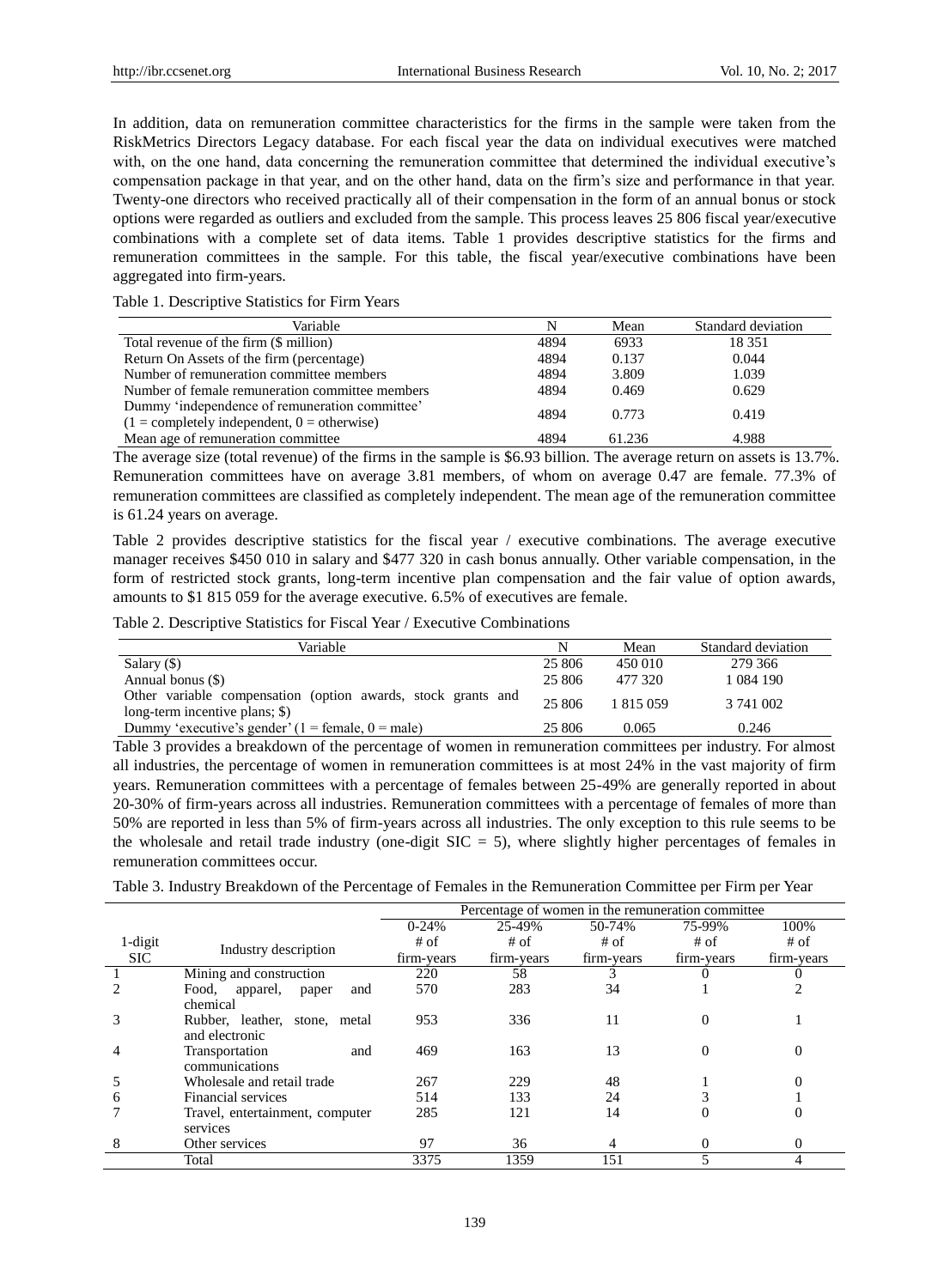Figure 1 presents a summary of the data in table 3 in a graphical format. Refer to table 3 for the industry descriptions corresponding to the one-digit SIC-codes



Figure 1. Industry Breakdown of the Average Percentage of Females in the Remuneration Committee

#### **5. Method**

The impact of female presence in remuneration committees on the relative weight of variable versus fixed pay is examined using ordinary least squares analysis and multilevel model analysis. For the ordinary least squares analysis, measures of the relative weight of variable compensation in executives' total compensation package are regressed against measures of female presence in the remuneration committees that determined the executives' compensation, as follows:

*Relative weight of variable pay* = 
$$
\alpha
$$
0 +  $\beta$ 1*Female Presence* i +  $\Sigma \beta X$ i +  $\varepsilon$  (1)

where *x* is a vector of control variables.

To prevent the dependent variable from being bound between 0 and 1, measures of variable compensation divided by total compensation are avoided. Instead, the measures of the relative weight of variable pay are: annual bonus divided by salary and total variable compensation divided by salary (where total variable compensation consists of annual bonus, restricted stock grants, long-term incentive plan compensation and the fair value of options contracts).

The independent variable is the percentage of women in the remuneration committee that determined the executives' compensation package. Based on previous research (e.g. Daily et al. 1998), the following control variables are included: firm size (natural logarithm of total revenues), industry-average variable compensation (based on 2-digit SIC codes) and firm performance (measured by Return On Assets). The literature review indicates that female executives might prefer fixed pay to variable pay (Dohmen & Falk, 2011). For that reason a dummy variable was introduced to control for the executives' gender. Adams and Ferreira (2009) suggest that the structure of compensation packages may be related to aspects of board diversity and effectiveness other than gender. For instance, large boards are generally believed to be less effective than smaller boards (Larcker, Richardson, & Tuna, 2007). As outlined above, less effective corporate governance may be associated with a smaller emphasis on pay for performance in executive compensation packages. The same reasoning can also be applied to boards consisting of relatively older and less independent directors. For these reasons, the models also control for remuneration committee size, average age and independence (measured by a dummy variable coded 1 if the remuneration committee is completely independent and 0 if at least one member of the remuneration committee is classified in the RiskMetrics database as either 'employee' or 'linked').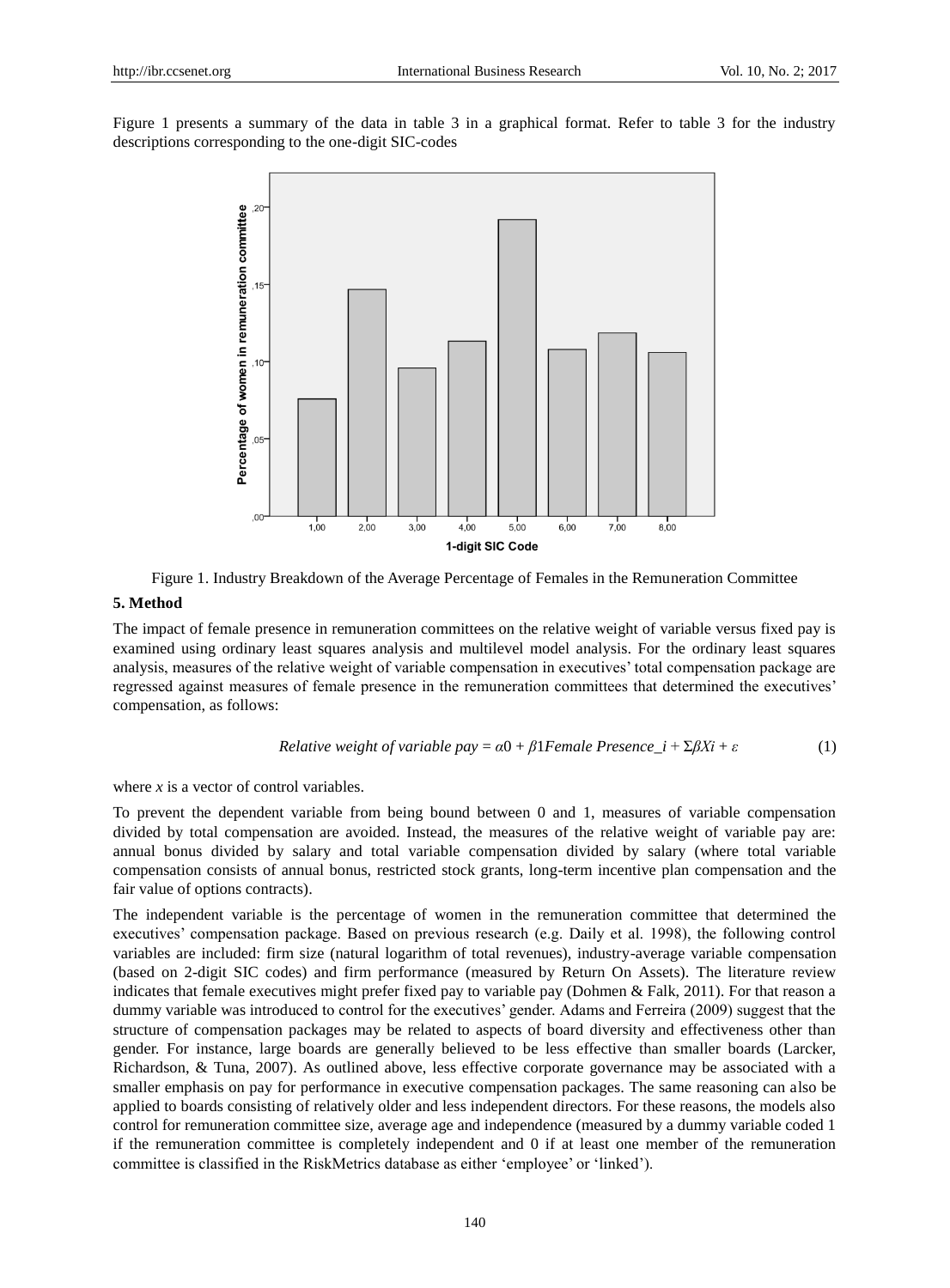The regression models assume that the independent and control variables are not correlated with each other. To check for multicollinearity, the Pearson correlation coefficients for the independent and control variables were calculated for the ordinary least squares regression with bonus divided by salary as dependent variable. They are presented in table 4. None of the coefficients points towards a problematic level of correlation.

Table 4. Correlations

|                                                          | $^{(1)}$ | (2)     | (3)     | (4)     | (5)     | (6)     | (7)     | (8) |
|----------------------------------------------------------|----------|---------|---------|---------|---------|---------|---------|-----|
| (1) Dummy for executive's gender                         |          |         |         |         |         |         |         |     |
| (2) Mean age of remuneration committee                   | $-.006$  |         |         |         |         |         |         |     |
| (3) Number of remuneration committee<br>members          | $-.006$  | .023    |         |         |         |         |         |     |
| (4) Percentage of women in the remuneration<br>committee | .062     | $-.183$ | .054    |         |         |         |         |     |
| (5) Dummy for remuneration committee<br>independence     | .009     | .051    | $-.071$ | .050    |         |         |         |     |
| (6) (log) Total Revenue                                  | $-.006$  | .100    | .206    | .190    | .067    |         |         |     |
| (7) ROA compared to industry average                     | .013     | $-.018$ | .019    | .016    | .017    | .024    |         |     |
| (8) Industry average for bonus divided by<br>salary      | $-.009$  | $-.026$ | $-.036$ | $-.067$ | $-.001$ | $-.046$ | $-.001$ |     |

Because the data in this study consist of fiscal year/executive combinations, they contain multiple observations per firm. Firms may differ in ways that are not captured by the control variables in an ordinary least squares model. Specifically, omitted variables may exist that affect both the choices in determining top executive compensation and the decision to appoint female directors. An example of such an omitted variable may be 'corporate culture'. To control for this effect, a multilevel model is used, which allows the intercept of the regression equation to vary across firms. This model can be described as follows:

*Relative weight of variable pay* = 
$$
(\alpha 0 + u0j) + \beta 1
$$
*Female Presence\_ij* +  $\Sigma \beta xij + \varepsilon ij$  (2)

Where *j* indicates the firm level. This model essentially requires that *changes* in independent variables (rather than their base-levels) be associated with changes in the dependent variable. It is equivalent to including dummy variables to identify individual firms. For this analysis, only those firms are included for which data from 2001 through 2006 are available. This selection leaves a sample of 9,048 fiscal year/executive combinations.

## **6. Empirical Results and Discussion**

This section contains the empirical results of the investigation into the relationship between the relative amount of variable compensation for executives, and the presence of women in the remuneration committee. Tables 5 and 6 present the results of the ordinary least squares analyses, the dependent variables being respectively 'annual bonus divided by salary' (table 5) and 'total variable compensation divided by salary' (table 6).

Table 5. Results of the Ordinary Least Squares Analysis with Annual Bonus Divided by Salary as Dependent Variable

| Parameter estimates                                       |                                       |                   |           |              |  |  |
|-----------------------------------------------------------|---------------------------------------|-------------------|-----------|--------------|--|--|
| Variable                                                  | Unstandardized $\beta$<br>Coefficient | Standard<br>error | t-value   | Significance |  |  |
| (Constant)                                                | $-1.861$                              | 0.160             | $-11.659$ | 0.000        |  |  |
| (log)Total revenue                                        | 0.274                                 | 0.008             | 33.532    | 0.000        |  |  |
| Return on assets compared to industry average             | 0.952                                 | 0.167             | 5.688     | 0.000        |  |  |
| Number of remuneration committee members                  | 0.066                                 | 0.012             | 5.767     | 0.000        |  |  |
| for<br>remuneration<br>committee<br>Dummy<br>independence | 0.027                                 | 0.028             | $-0.955$  | 0.340        |  |  |
| Mean age of remuneration committee                        | $-0.005$                              | 0.002             | $-2.013$  | 0.042        |  |  |
| Dummy for executive's gender                              | $-0.147$                              | 0.048             | $-3.088$  | 0.002        |  |  |
| Industry average for 'annual bonus divided by<br>salary'  | 0.759                                 | 0.015             | 49.417    | 0.000        |  |  |
| Percentage of women in the remuneration<br>committee      | $-0.284$                              | 0.075             | $-3.795$  | 0.000        |  |  |

Adjusted R-square for this model is 0.124. The value of the F-statistic is 459.580.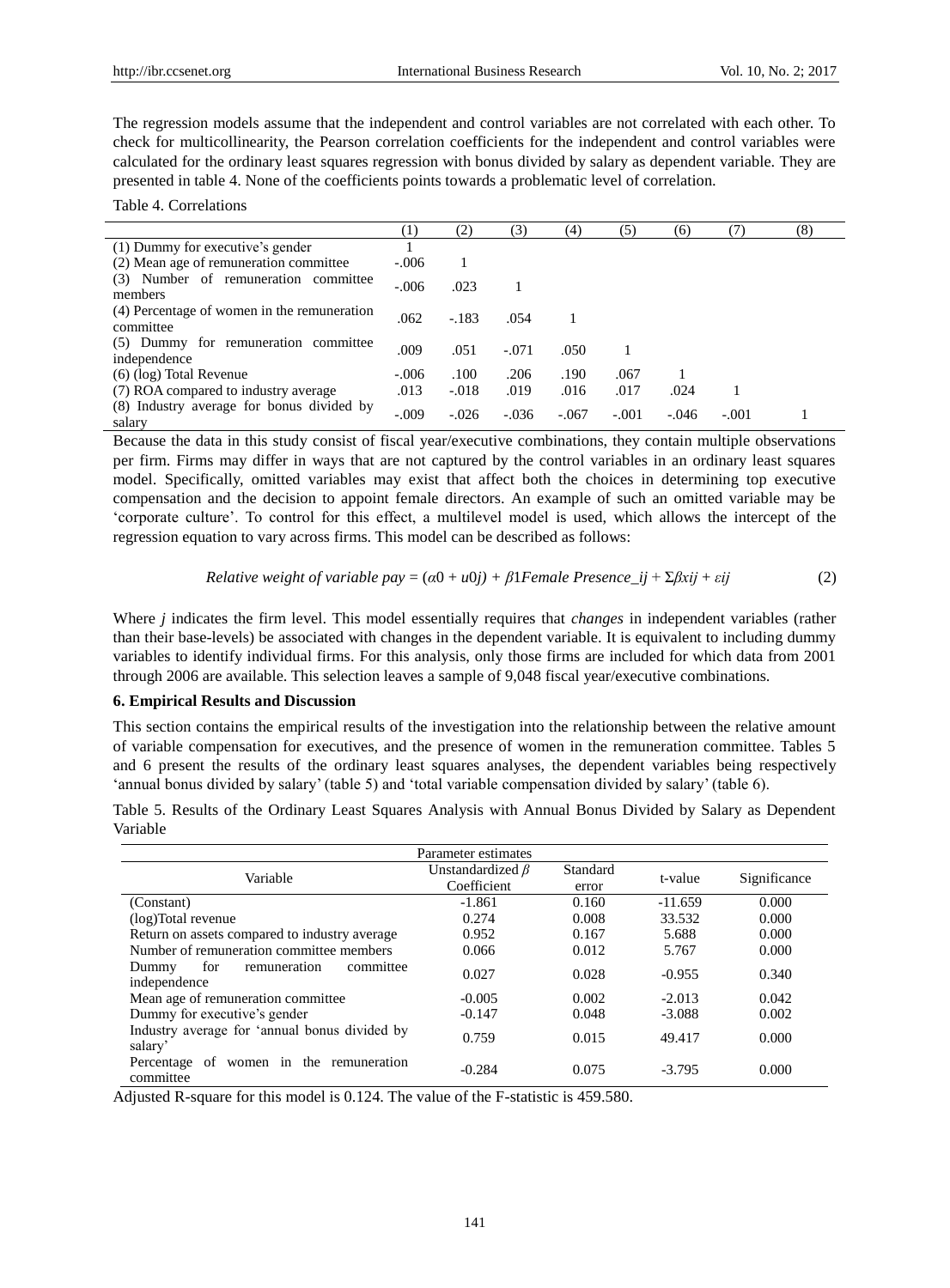| Parameter estimates                                                                             |                        |          |          |              |  |  |  |
|-------------------------------------------------------------------------------------------------|------------------------|----------|----------|--------------|--|--|--|
| Variable                                                                                        | Unstandardized $\beta$ | Standard | t-value  | Significance |  |  |  |
|                                                                                                 | Coefficient            | error    |          |              |  |  |  |
| (Constant)                                                                                      | $-3.578$               | 0.734    | $-4.878$ | 0.000        |  |  |  |
| (log)Total revenue                                                                              | 1.066                  | 0.037    | 28.586   | 0.000        |  |  |  |
| Return on assets compared to industry average                                                   | 5.226                  | 0.762    | 6.856    | 0.000        |  |  |  |
| Number of remuneration committee members                                                        | $-0.135$               | 0.052    | $-2.584$ | 0.010        |  |  |  |
| for<br>remuneration<br>Dummy<br>committee<br>independence                                       | 0.104                  | 0.129    | 0.808    | 0.419        |  |  |  |
| Mean age of remuneration committee                                                              | $-0.063$               | 0.011    | $-5.671$ | 0.000        |  |  |  |
| Dummy for executive's gender                                                                    | $-0.698$               | 0.217    | $-3.225$ | 0.001        |  |  |  |
| Industry<br>variable<br>total <sup>-</sup><br>for<br>average<br>compensation divided by salary. | 0.950                  | 0.035    | 27.384   | 0.000        |  |  |  |
| Percentage of women in the remuneration<br>committee                                            | $-0.730$               | 0.340    | $-2.145$ | 0.032        |  |  |  |

Table 6. Results of the Ordinary Least Squares Analysis with Total Variable Compensation Divided by Salary as Dependent Variable

Adjusted R-square for this model is 0.064. The value of the F-statistic is 220.406

Tables 7 and 8 present the results of the multilevel model analyses, the dependent variables being respectively 'annual bonus divided by salary' (table 7) and 'total variable compensation divided by salary' (table 8). With regard to the sample of 9048 fiscal year/executive combinations that include data from 2001 through 2006, it appears that the multilevel models achieve a better fit than the ordinary least squares models. While the multilevel models remove 1 degree of freedom, they reduce  $\chi^2$  respectively by 5474.475 (when bonus divided by salary is the dependent variable), and 2264.319 (when total variable compensation divided by salary is the dependent variable). A critical value for the chi-square statistic with 1 degree of freedom is 6.63 ( $p < 0.01$ ). In addition, the relationships described by the models show significant variance in intercepts across firms (bonus divided by salary: var(u0*j*) = 1.902; total variable compensation divided by salary: var(u0*j*) = 9.125).

Table 7. Results of the Multilevel Model Analysis with Annual Bonus Divided by Salary as Dependent Variable

| Parameter estimates                                         |          |                   |                       |          |              |  |  |
|-------------------------------------------------------------|----------|-------------------|-----------------------|----------|--------------|--|--|
| Variable                                                    | Estimate | Standard<br>error | Degrees of<br>freedom | t-value  | Significance |  |  |
| (Constant)                                                  | 0.314    | 0.523             | 2072.410              | 0.600    | 0.548        |  |  |
| (log)Total revenue                                          | 0.279    | 0.045             | 898.814               | 6.165    | 0.000        |  |  |
| Return on assets compared to industry<br>average            | 1.828    | 0.408             | 7490.288              | 4.485    | 0.000        |  |  |
| of<br>remuneration<br><b>Number</b><br>committee<br>members | 0.067    | 0.018             | 8905.118              | 3.634    | 0.000        |  |  |
| remuneration<br>for<br>committee<br>Dummy<br>independence   | 0.079    | 0.050             | 9041.804              | 1.595    | 0.111        |  |  |
| Mean age of remuneration committee                          | $-0.046$ | 0.006             | 8930.495              | $-8.003$ | 0.000        |  |  |
| Dummy for executive's gender                                | $-0.183$ | 0.061             | 8838.905              | $-2.996$ | 0.003        |  |  |
| Industry average for 'annual bonus divided<br>by salary'    | 0.923    | 0.114             | 284.315               | 8.097    | 0.000        |  |  |
| Percentage of women in the remuneration<br>committee        | $-0.319$ | 0.145             | 8970.995              | $-2.195$ | 0.028        |  |  |

Tables 5 and 6 (with dependent variables respectively 'bonus divided by salary' and 'total variable compensation divided by salary') indicate that the estimated beta-coefficient for the independent variable 'Percentage of women in the remuneration committee' is statistically significant in a negative direction. Tables 7 and 8 show that the multilevel model only confirms this finding when bonus divided by salary is the dependent variable. The relationship between the percentage of women in the remuneration committee and total variable compensation divided by salary is not significant in the multilevel model.

These results imply that H0 (The presence of female remuneration committee members has no effect on the relative weight of performance-related pay in executive board members' compensation packages) should be rejected. Specifically, the presence of women in remuneration committees has a negative effect on the relative weight of the annual bonus in top executives' compensation packages. The models do not provide conclusive evidence with regard to the relative weight of total variable compensation in executives' compensation packages. Judging from the chi-square statistic, the multilevel models seem to achieve a better fit than the ordinary least squares models.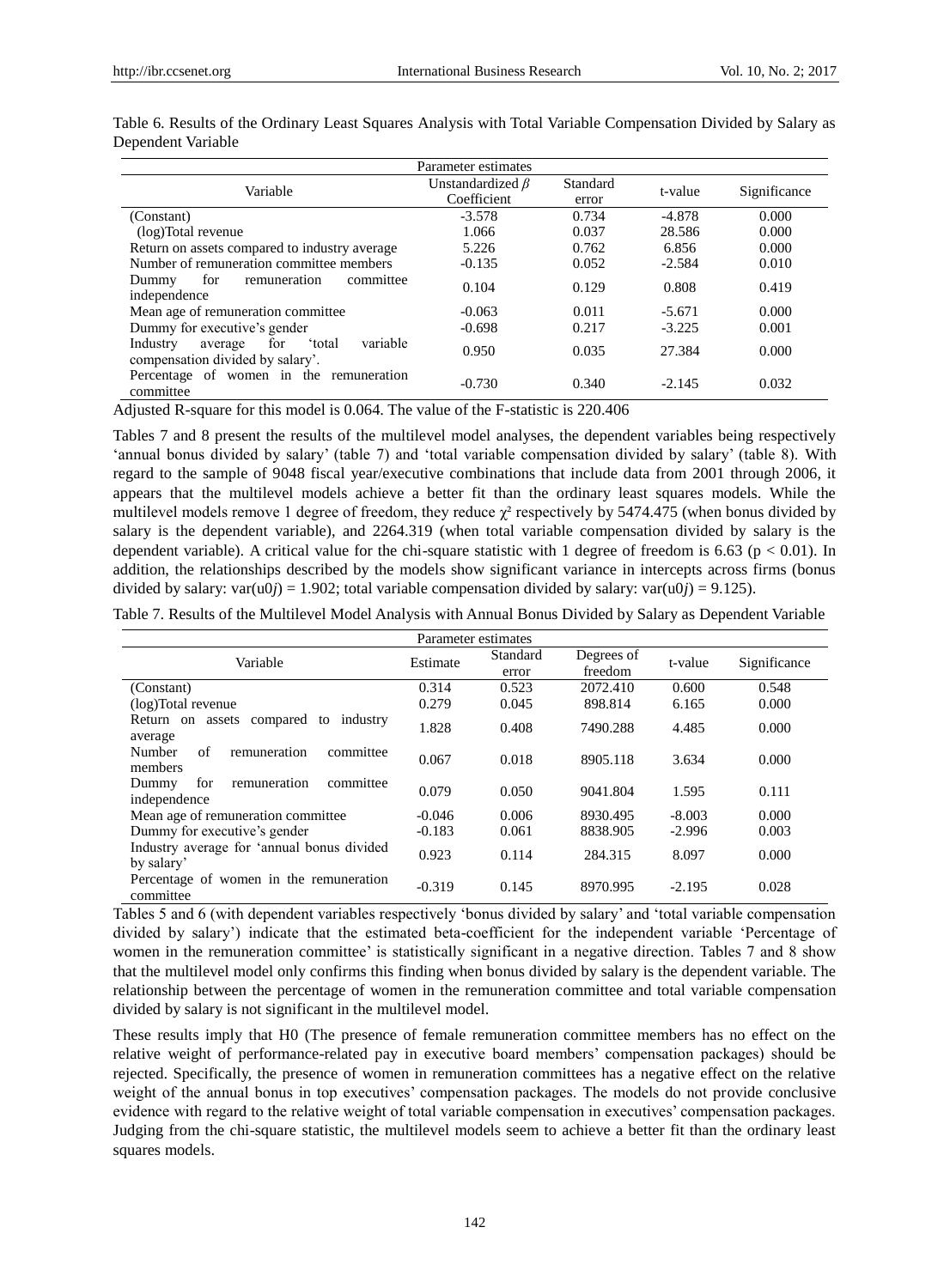| Parameter estimates                                                                             |          |                   |                       |          |              |  |
|-------------------------------------------------------------------------------------------------|----------|-------------------|-----------------------|----------|--------------|--|
| Variable                                                                                        | Estimate | Standard<br>error | Degrees of<br>freedom | t-value  | significance |  |
| (Constant)                                                                                      | $-9.255$ | 1.865             | 899.689               | $-4.963$ | 0.000        |  |
| (log)Total revenue                                                                              | 1.257    | 0.120             | 494.999               | 10.472   | 0.000        |  |
| Return on assets compared to industry average                                                   | 8.424    | 1.356             | 3978.194              | 6.211    | 0.000        |  |
| Number of remuneration committee members                                                        | 0.018    | 0.064             | 7872.914              | 0.276    | 0.783        |  |
| for<br>remuneration<br>committee<br>Dummy<br>independence                                       | 0.183    | 0.175             | 8705.561              | 1.047    | 0.295        |  |
| Mean age of remuneration committee.                                                             | $-0.009$ | 0.020             | 7503.446              | $-0.460$ | 0.645        |  |
| Dummy for executive's gender                                                                    | $-0.938$ | 0.219             | 8930.738              | $-4.289$ | 0.000        |  |
| Industry<br>for<br>variable<br>total <sup>*</sup><br>average<br>compensation divided by salary' | 0.813    | 0.225             | 284.633               | 3.614    | 0.000        |  |
| Percentage of women in the remuneration<br>committee                                            | 0.559    | 0.505             | 7499.773              | 1.107    | 0.268        |  |

Table 8. Results of the Multilevel Model Analysis with Total Variable Compensation Divided by Salary as Dependent Variable

The regressions reported above were repeated using a dummy variable for female presence in the remuneration committee, instead of the variable 'Percentage of women in the remuneration committee'. For the ordinary least squares analysis with bonus divided by salary as dependent variable, the t-value of this dummy variable is significant at the 5% level (t = -2.972; significance = 0.003). For the ordinary least squares analysis with total variable compensation divided by salary as dependent variable, the t-value of this dummy variable is not significant at the 5% level (t =  $-1.921$ ; significance = 0.055). For the multilevel model analyses, the dummy for female presence is not significant for both dependent variables (respectively:  $t = -0.991$ ; significance = 0.322; and  $t = -0.059$ ; significance = 0.953).

In short, the finding of a relationship between a female presence in the remuneration committee and the relative weight of the annual bonus is only robust to the use of the dummy variable in the ordinary least squares analysis. Controlling for firm effects, the dummy variable has no significant relationship with the dependent variables.

To summarize, the null hypothesis is rejected with regard to annual bonus divided by salary, but this finding must be interpreted with caution. In general, the results are in line with psychological theory regarding gender-differences in risk- and inequality-aversion. Especially the findings of Croson and Gneezy (2009) can be helpful in interpreting the results of this study. Firstly, women have been shown to be more risk-averse than men. Since the amount of annual bonuses for executives is generally tied to performance-measures, this form of compensation contains a certain amount of risk, relative to salary. This explains women's preference for salary as opposed to variable compensation in general. Secondly, women have been found to be more inequality-averse than men. Hence, women may tend to reduce compensation-inequalities when possible. This may explain why a female presence in the remuneration committee results in a more equal distribution of compensation across executives (i.e. a higher amount of salary relative to variable compensation).

An opposing argument, based on agency theory, holds that better corporate governance should result in a better alignment of the interests of managers and shareholders. One way to achieve this alignment is to tie executive's pay to firm performance. Because board diversity has been found to be associated with better corporate governance, a female presence in remuneration committees might therefore be expected to lead to a greater emphasis on variable compensation. The findings reported here do not support this argument.

The results of this study form an interesting contribution to the ongoing debate on the determinants of executive compensation. In recent times, agency theory has been the dominant approach in academic research into executive pay. Because the linkage between pay and performance predicted by agency theory is consistently found to be quite weak, most empirical studies of CEO pay left many observers dissatisfied (Main et al., 2008). Taking other theoretical models into account – such as the managerial power theory and tournament models – researchers have still not been able to explain a large part of the variation in executive pay (e.g. Lambert et al., 1993). This study shows that the gender composition of the remuneration committee should play a role in the academic debate on top executive's compensation.

Concerning the control variables, the regression reveals an interesting relationship between the executive's gender and the relative weight of variable compensation. In concordance with prior research (e.g. Albanesi & Olivetti, 2006; Chauvin & Ash, 1994), it appears that female executives receive a relatively higher part of their compensation in the form of salary. This effect is significant in all of the models described above. It confirms the results of Croson and Gneezy (2009) with respect to gender differences in risk-aversion.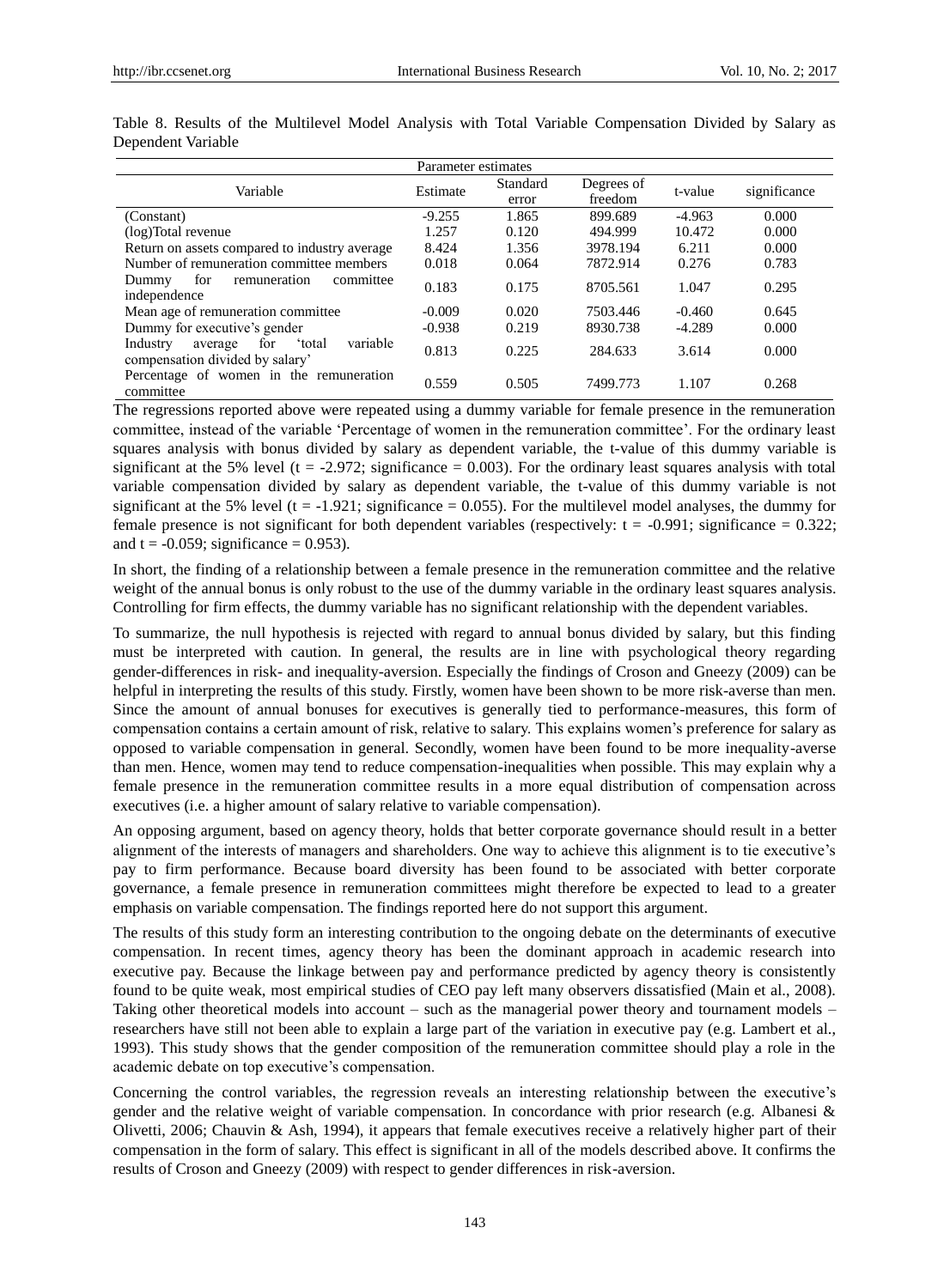In addition, the size, industry and performance control variables are statistically significant in the expected direction in all models. However, results for the corporate governance control variables are mixed. For instance, the dummy for remuneration committee independence is insignificant in all models. This result does not support the argument that the relative weight of variable pay is affected by a presence in the remuneration committee of directors who are either employees or in any other way classified as 'linked' to management. Also, the number of remuneration committee members has a positive relation with annual bonus relative to salary, and a negative relation with total variable compensation relative to salary in the ordinary least squares model (but not in the multilevel model). A speculative explanation for this finding may be that compensation in the form of stock options and long-term incentive plans is better suited to align the interests of management with those of shareholders than compensation in the form of annual bonuses. This alignment of interests is one of the objectives of good corporate governance. Since larger boards have been associated with weaker corporate governance, they may tend to place less emphasis on stock-based compensation relative to cash-based compensation.

#### *6.1 Implications for Management*

In the ongoing academic debate on the determinants of top executive compensation, the effects of gender have not received much attention. Instead, researchers have examined executive pay from the perspectives of agency theory, managerial power theory and tournament models. This paper investigates the role of the gender composition of the remuneration committee. Psychological research related to gender differences in risk- and inequality-aversion predicts that women generally prefer fixed pay to variable pay. On the other hand, corporate governance theory predicts that demographically diverse boards are associated with better corporate governance and therefore with more emphasis on performance-contingent compensation.

Controlling for size, industry, and corporate governance variables, this paper uses simple least squares analysis to regress measures of the relative weight of variable compensation against measures of female presence in the remuneration committee, in a sample of 25 806 fiscal year/executive combinations. This regression is repeated in a multilevel model that controls for firm fixed effects in a sample of 9048 fiscal year / executive combinations. The results indicate that a female presence in the remuneration committee is negatively associated with the relative weight of the annual bonus in top executives' compensation contracts.

#### *6.2 Limitations of the Study*

This study has some limitations. Because of the very large sample size, several possible control variables were excluded due to a lack of data. The models do not control for ethnic diversity of the remuneration committee, or the extent of institutional ownership, both of which may have an effect on the quality of corporate governance and the relationship between fixed and variable pay. If these control variables would have been included, the sample would have been much smaller because the data in the RiskMetrics database are far from complete with regard to these variables.

#### *6.3 Directions for Future Research*

Future research should build on psychological theory to better investigate the psychological gender-differences that drive the relationships identified in this study. Experimental research settings could be used to link data on compensation contracts with data on the motivations and attitudes of those who determine these compensation contracts. Future research should also focus on gender-differences in preferences for cash-based variable compensation as opposed to stock-based variable compensation. In addition, more recent developments could be examined by extending the sample period in investigating whether there is a crises effect on executive board compensation structure.

#### **References**

- Adams, R. B., & Ferreira, D. (2009). Women in the boardroom and their impact on governance and performance. *Journal of Financial Economics, 94*(2), 291-309.<https://doi.org/10.1016/j.jfineco.2008.10.007>
- Aggarwal, R. K., & Samwick, A. A. (1999). The other side of the trade-off: The impact of risk on executive compensation. *Journal of Political Economy, 107*(1), 65-105.<https://doi.org/10.1086/250051>
- Albanesi, S., & Olivetti, C. (2006). Gender and Dynamic Agency: Theory and Evidence on the Compensation of Female Top Executives, Macro-economics Working Paper Series WP2006-061*.* Boston, MA: Boston University – Department of Economics.
- Baxter, J., & Chua, W. F. (2003). Alternative management accounting research: Whence and whither. *Accounting, Organizations and Society, 28*(2-3), 97-126[. https://doi.org/10.1016/S0361-3682\(02\)00022-3](https://doi.org/10.1016/S0361-3682(02)00022-3)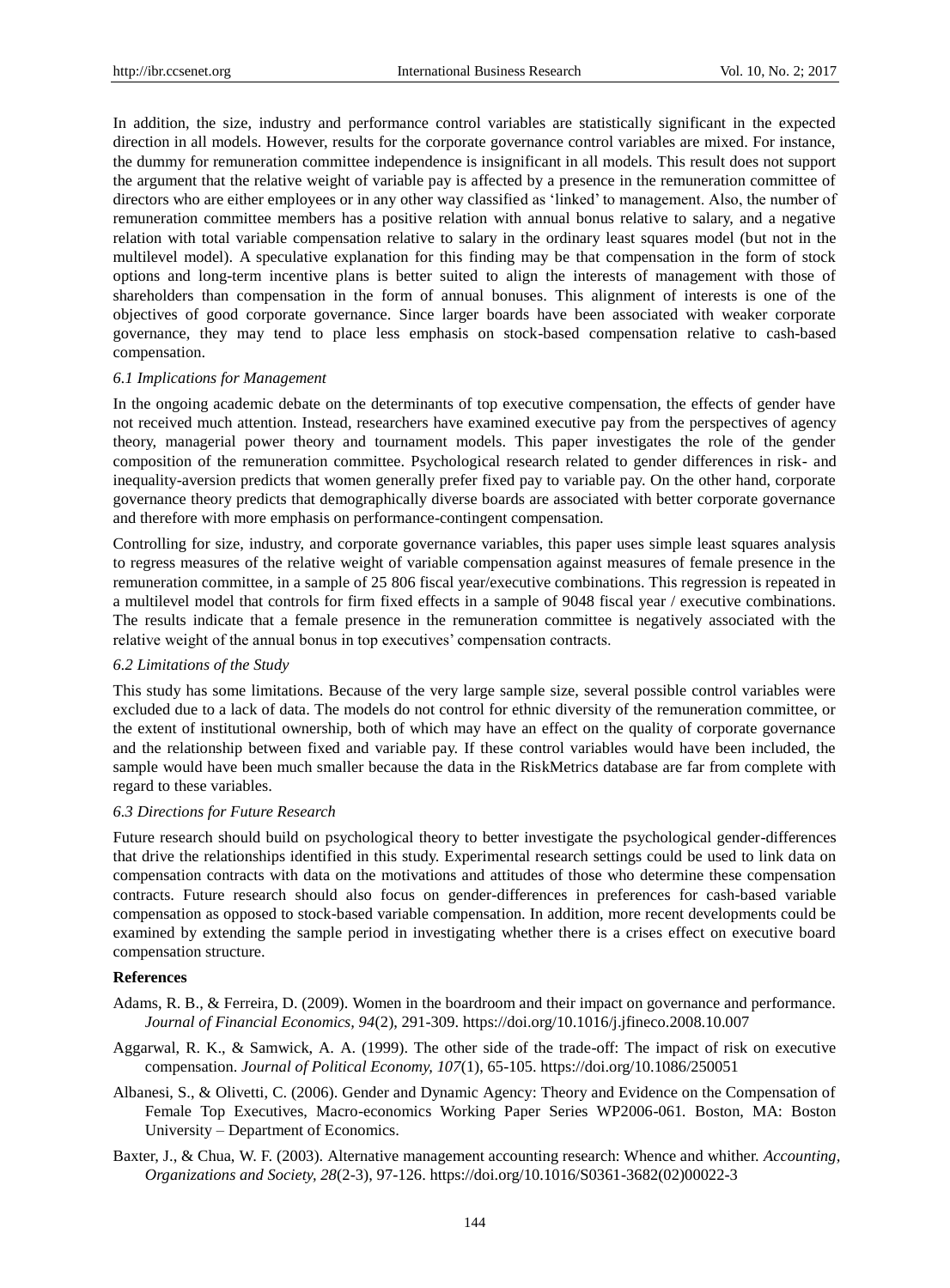- Bell, L. A. (2005). Women-led Firms and the Gender Gap in Top Executive Jobs (Discussion Paper No.1689). Bonn, Germany: Institute for the Study of Labor.
- Carter, D. A., Simkins, B. J., & Simpson, W. G. (2003). Corporate governance, board diversity and firm value. *The Financial Review, 38,* 33-53.<https://doi.org/10.1111/1540-6288.00034>
- Chauvin, K. W., & Ash, R. A. (1994). Gender earnings differentials in total pay, base pay and contingent pay. *Industrial and Labour Relations Review, 47*(4), 634-649[. https://doi.org/10.1177/001979399404700408](https://doi.org/10.1177/001979399404700408)
- Croson, R., & Gneezy U. (2009). Gender differences in preferences. *Journal of Economic Literature, 47*(2), 448-474.<https://doi.org/10.1257/jel.47.2.448>
- Daily, C. M., Johnson, J. L., Ellstrand, A. E., & Dalton, D. R. (1998). Compensation committee composition as a determinant of CEO compensation. *The Academy of Management Journal, 41*(2), 209-220. <https://doi.org/10.2307/257103>
- Dohmen, T., & Falk, A. (2011). Performance pay and multidimensional sorting: Productivity, preferences, and gender. *The American Economic Review, 101*(2), 556-590.<https://doi.org/10.1257/aer.101.2.556>
- Eagly, A. H., & Johnson, B. T. (1990). Gender and leadership style: A meta-analysis. *Psychological Bulletin, 108*(2), 233-256.<https://doi.org/10.1037/0033-2909.108.2.233>
- Eisenhardt, K. M. (1989). Agency theory: An assessment and review. *The Academy of Management Review, 14*(1), 57-74.
- Gomez-Mejia, L. R., & Wiseman, R. M. (1997). Reframing executive compensation: An assessment and outlook. *Journal of Management, 23*(3), 291-374. [https://doi.org/10.1016/s0149-2063\(97\)90035-0](https://doi.org/10.1016/s0149-2063(97)90035-0)
- Holström, B. (1979). Moral hazard and observability. *The Bell Journal of Economics, 10*(1), 74-91. <https://doi.org/10.2307/3003320>
- Itnner, C. D., Larcker, D. F., & Rajan, M. V. (1997). The choice of performance measures in annual bonus contracts. *The Accounting Review, 72*(2), 231-255.
- Jensen, M. C., & Meckling, W. (1976). Theory of the firm: Managerial behavior, agency costs, and ownership structure. *Journal of Financial Economics, 3*(4), 305-360. [https://doi.org/10.1016/0304-405X\(76\)90026-X](https://doi.org/10.1016/0304-405X(76)90026-X)
- Jensen, M. C., & Murphy, K. J. (1990). Performance pay and top management incentives. *Journal of Political Economy, 98*(2), 225-264[. https://doi.org/10.1086/261677](https://doi.org/10.1086/261677)
- Lambert, R. A., Larcker, D. F., & Weigelt, K. (1993). The structure of organizational incentives. *Administrative Science Quarterly, 38*(3), 438-461.<https://doi.org/10.2307/2393375>
- Larcker, D. F., Richardson, S. A., & Tuna, A. I. (2007). Corporate governance, accounting outcomes, and organizational performance. *The Accounting Review, 82*(4), 963-1031. <https://doi.org/10.2308/accr.2007.82.4.963>
- Lazear, E. P. (1998). *Personnel economics*. Cambridge, MA: The MIT Press.
- Luft, J. L., & Shields, M. D. (2003). Mapping management accounting: Graphics and guidelines for theory-consistent empirical research. *Accounting, Organizations and Society, 28*(2-3), 169-249. [https://doi.org/10.1016/S0361-3682\(02\)00026-0](https://doi.org/10.1016/S0361-3682(02)00026-0)
- Main, B. G. M., Jackson, C. M., Pymm, J., & Wright, V. M. (2008). The remuneration committee and strategic human resource management. *Corporate Governance: An International Review, 16*(3), 225-237. <https://doi.org/10.1111/j.1467-8683.2008.00682.x>
- Mills, A. J., & Simmons, A. M. (1995). *Reading organization theory*. Toronto, Canada: Garamond Press.
- Newman, H. A., & Mozes, H. A. (1999). Does the composition of the compensation committee influence CEO compensation practices? *Financial Management, 28*(3), 41-53.<https://doi.org/10.2307/3666182>
- Nielsen, S., & Huse, M. (2010). The contribution of women on boards of directors: Going beyond the surface. *Corporate Governance: An International Review, 18*(2), 136-148. <https://doi.org/10.1111/j.1467-8683.2010.00784.x>
- Prendergast, C. (1999). The provision of incentives in firms. *Journal of Economic Literature, 37*(1), 7-63. <https://doi.org/10.1257/jel.37.1.7>
- Robin, D., & Babin, L. (1997). Making sense of the research on gender and ethics in business: A critical analysis and extension. *Business Ethics Quarterly, 7*(4), 61-90.<https://doi.org/10.2307/3857209>